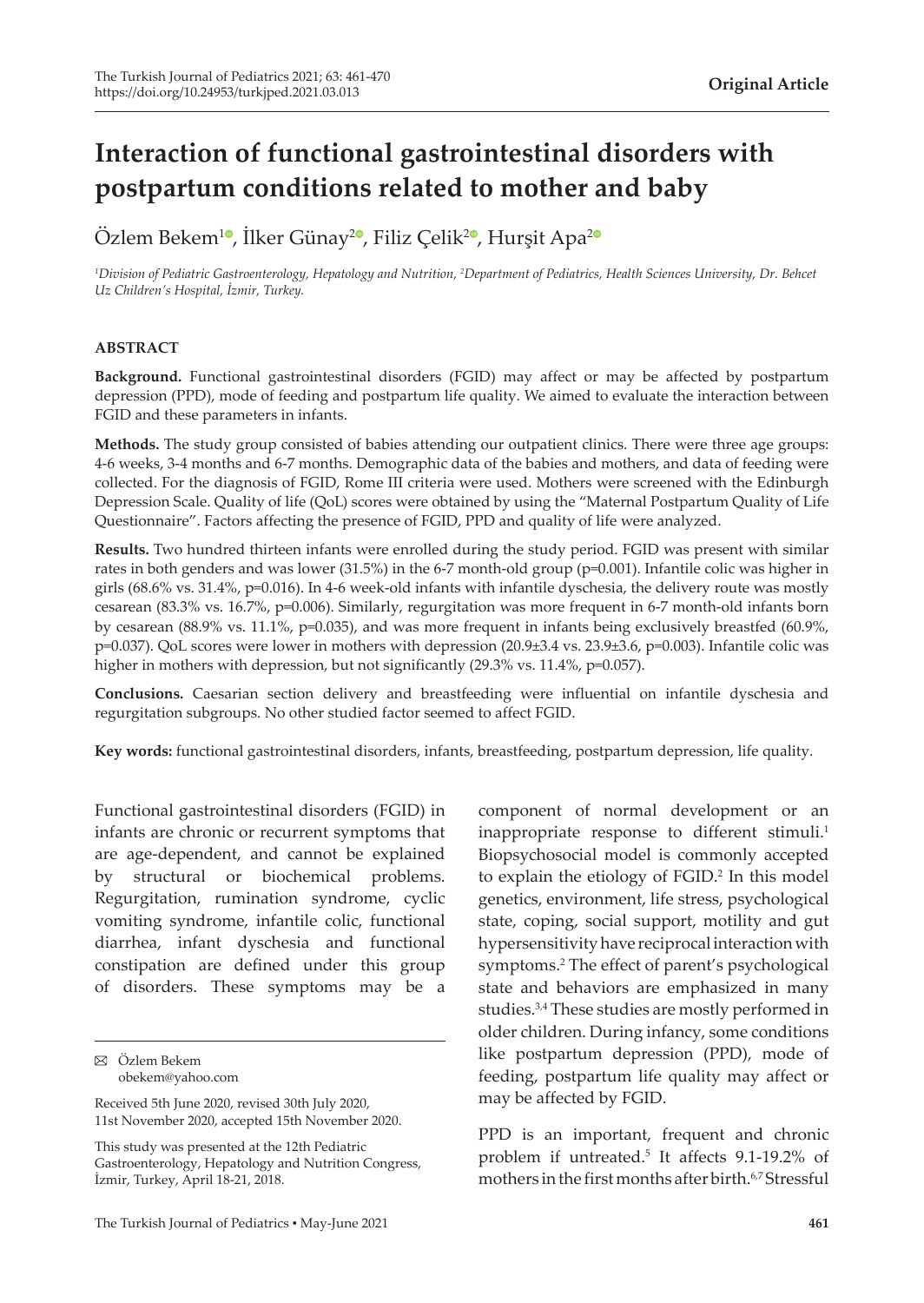life events, poor social support, infant health problems, low income and education, previous history of depression are risk factors for PPD.<sup>8</sup> It has been shown that PPD lowers life quality significantly. Mothers with PPD displayed lower quality of life (QoL) scores especially in emotional well-being, mostly at the 2<sup>nd</sup> and 4<sup>th</sup> months postpartum.<sup>9</sup> This situation may affect the whole family along with the mother in psychological and physical ways. For example, maternal PPD and attachment problems of the mother and the baby are suggested as reasons for infantile colic.10-13 However, no data is present with regard to PPD and other infant FGID.

Diet is an important factor in FGID etiopathogenesis. Symptoms are reported to be food-related in most of the children with FGID.14 Consuming foods like milk, spicy foods, pizza, sodas, fried foods and fast foods may exacerbate the symptoms of FGID in older children.15,16 This may be explained by foods' ability to alter gut motility, sensitivity and microbiota.14 There may be a similar effect in FGID of infants. The relationship between infantile colic and breastfeeding is well studied. In these studies, it has been demonstrated that exclusive breastfeeding reduces infantile colic.17,18 However its effect is not clear in other FGID.

FGID do not only affect the infant's health but also the emotional status and daily life of the family. Parents miss workdays and have less ability to concentrate at work.<sup>19</sup> Infantile colic lowers QoL scores of mothers, especially in physical and social functioning domains.<sup>20</sup> However, data concerning the effects of other FGID on life quality is scarce.

In this study, we aimed to evaluate the interaction between FGID, PPD, maternal quality of life and breastfeeding in infants.

# **Material and Methods**

This study was designed as a cross-sectional study. The study group was selected from three

outpatient clinics (pediatric gastroenterology, social pediatrics, general pediatrics). The sample size for a CI level of 95% and 80% power was calculated to be 189 children with regard to infantile FGID incidence of 77%.21-24 Considering a 10% sample loss we decided to have a sample size of 200. Data was collected between February and December 2013.

We had three age groups for the sample: infants between 4-6 weeks, 3-4 months and 6-7 months. We aimed to study children under 6 months as this age is the limit for exclusive breastfeeding. The 4-6-week-old group was chosen as this age is the only appropriate time to perform the maternal postpartum QoL scale.25 As PPD is highest at 3 months after birth we chose 3-4 months old as the second group.26 All children within the age range of groups were considered for the sample. The questionnaires were filled at the first visit, if a baby was admitted more than once they were not reenrolled to the study for older age groups. Exclusion criteria were severe conditions that require urgent intervention, chronic illnesses and babies brought to the hospital without their mother. Organic diseases presenting like FGID were excluded via history, physical examination and absence of alarm signs.

Demographic data collected for the babies were age (in months), sex, birth weight (as appropriate for gestation or small for gestation), socioeconomic status (SES) (low, intermediate, high) and family type. SES was grouped using a classification developed by Nesanir and Eser.<sup>27</sup> This classification uses the maternal level of education and the occupation of the father. Family types were classified as nuclear or extended. Variables related to the mother and birth were maternal age (in years), maternal education level, type of delivery (caesarian (c) section or vaginal), presence of miscarriages (absent or present) and parity (first or multiple). According to education level, mothers were divided into three groups. First group was illiterate and literate but did not finish elementary school; second group was consisted of elementary school graduates and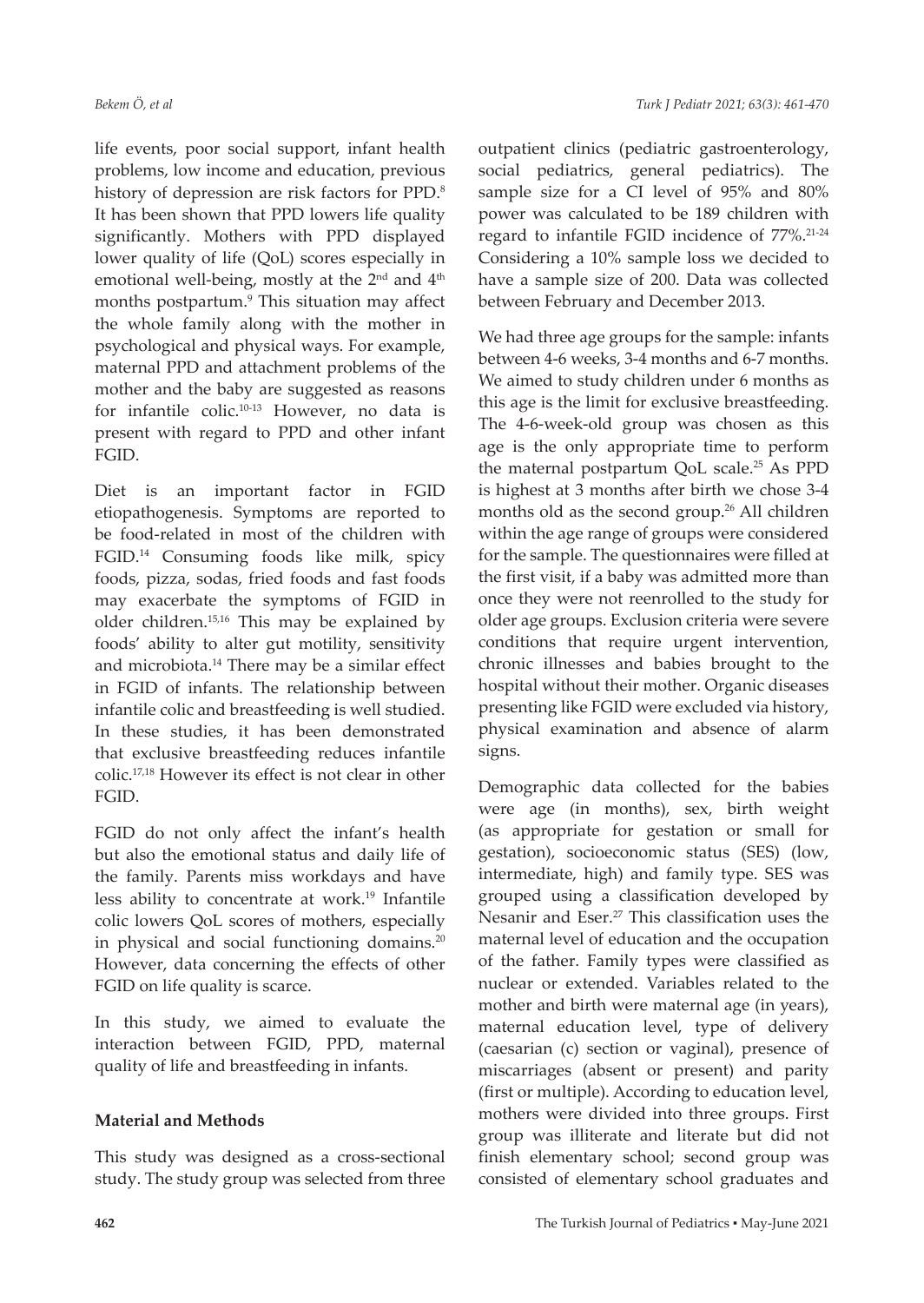the last group was for women who graduated from secondary school or higher.<sup>27</sup> We also collected data on feeding. These were; type (breast milk or other) and time (within 1st hour, after 1<sup>st</sup> hour within 1<sup>st</sup> day, later than 1<sup>st</sup> day) of the first feeding following birth, the current type of feeding (breastfeeding, mixed or nonbreastfeeding), presence of breastfeeding problems and use of bottle and/or pacifiers. Any problem interfering with breastfeeding like fissures of areolas, rejection of breastfeeding was included under this title. We asked an openended question concerning how well mother and baby were coping with breastfeeding. Anything declared as a problem by the mothers was noted as a breastfeeding problem.

Rome III criteria were used for FGID diagnosis.<sup>1</sup> Emotional status of the mother was screened with Edinburgh Depression Scale validated for Turkish.28 Cut-off score for PPD was set as 10 points as recommended by the original scale.<sup>29</sup> Mothers were referred for the evaluation of depression if their score was above 10. QoL scores were obtained by using the "Maternal Postpartum Quality of Life Questionnaire", which is validated for Turkish.<sup>25</sup> The scale was scored between 0-30. Higher scores demonstrated a better life quality. This scale was given only to the mothers in the 4-6-week-old baby group as this was the age recommended by the authors.<sup>25</sup>

Statistical analysis was done by using SPSS software. Mean values were given as mean+/ standard deviation. When the distribution of the groups was not normal, Mann-Whitney U and variance analysis were used. Chi-square and t-test were used where distribution was normal to analyze factors affecting the presence of FGID, PPD and low scores on quality of life scores. P value <0.05 was accepted as significant. Ethics Committee approval was obtained from Dr. Behcet Uz Children's Ethics Committee (B-10-4-ISM-4-35-65-72, 28.02.2013). Informed consent was taken from all parents.

## **Results**

Two hundred thirteen infants were enrolled during the study period. Of the study group, 108 (50.7%) were male. Children were grouped as follows; 4-6 weeks old (n=61, 28.6%), 3-4 months old (n=85, 39.9%) and 6-7 months old (n=67, 31.5%). The mean age of the mothers was 27.7±5.2 years. More than half of the mothers (n=116, 54.5%) had multiple parities, and 45 (21.1%) had a history of miscarriage. The mode of delivery was C-section in 120 (56.6%) mothers. Generally, babies had birth weights appropriate for gestational age (n=203, 96.2%). All the infants were born full term. Most (n=166, 78%) of the families were of intermediate socioeconomic status. Thirty-two (15%) families had high and 15 (7%) had low socioeconomic status. Approximately half of the mothers (n=116, 54.5%) had graduated from secondary school or above, while 17 (8.0%) were illiterate or literate but did not finish elementary school. Most of the babies (n=133, 62.3%) within six months were exclusively breastfed. In the babies older than six months 79.1% were still breastfed besides complementary feeding. Breast milk was the first food given to 165 (77.5%) babies. The first breastfeeding was performed in the first hour of birth in 122 (57.5%) and on the first day of birth in the other 67 (31.6%) babies. One baby was not breastfed at all. A breastfeeding problem was present in 70 (33.3%) mothers. Pacifier/bottle usage rate was high in our study group (n=150, 70.8%). The demographic data are given in Table I.

A FGID was present in 44.1%. The most common FGID was regurgitation (21.6%), infantile colic (16.4%) and infantile dyschesia (11.7%). Two babies (0.9%) had infant rumination syndrome, one baby (0,5%) had cyclic vomiting syndrome, six babies (2.8%) had functional constipation and none had functional diarrhea. FGID was present with a similar rate in both genders  $(p=0.492)$ , and with a lower rate  $(13.8\%)$  in the 6-7 month-old group (p=0.001) (Table I).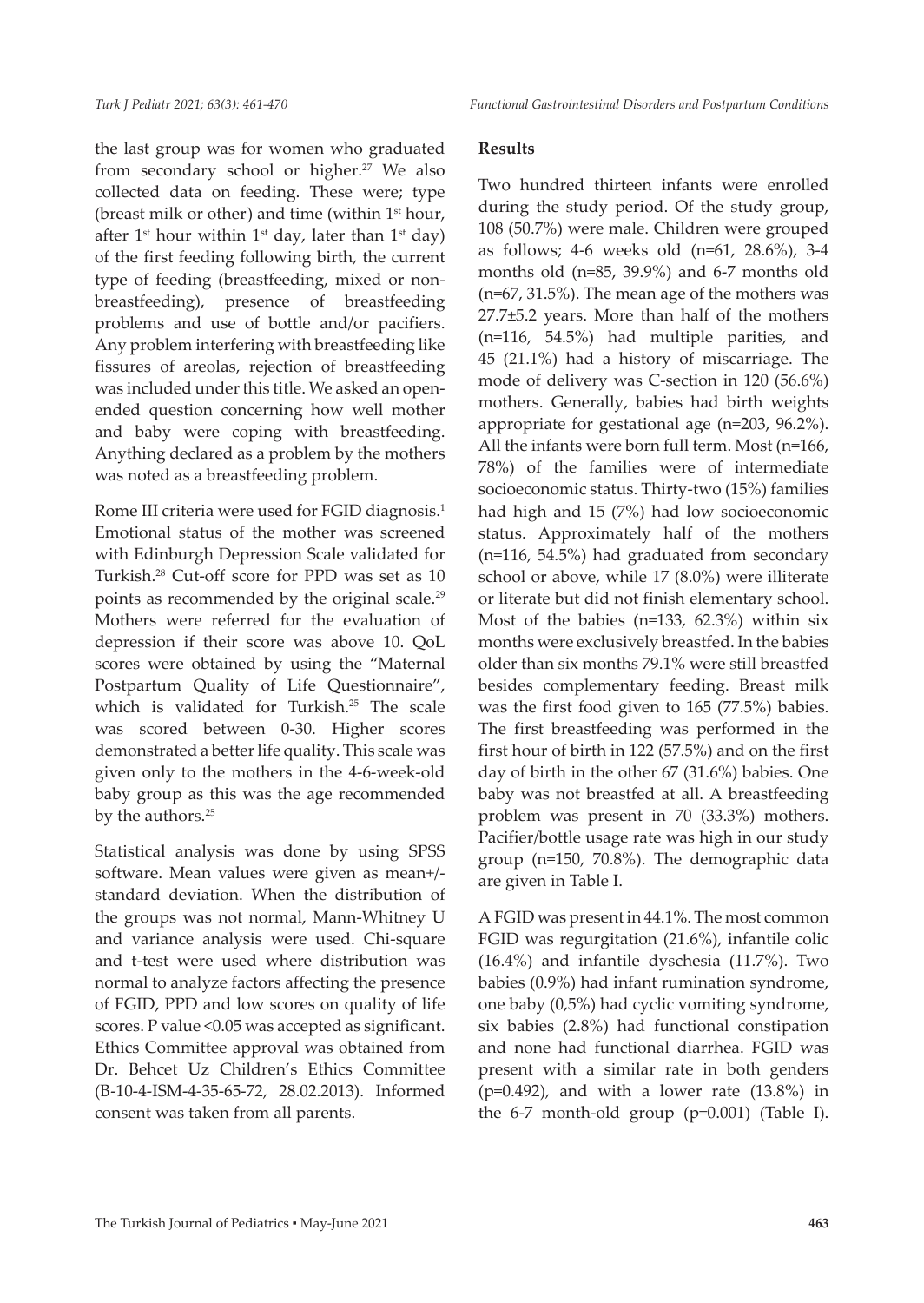|  | Table I. Demographic data of the children. |  |  |  |
|--|--------------------------------------------|--|--|--|
|--|--------------------------------------------|--|--|--|

|                              |           | Total group Postpartum depression |            | Quality of<br>life score | FGID      |           |
|------------------------------|-----------|-----------------------------------|------------|--------------------------|-----------|-----------|
|                              |           | Present                           | Absent     |                          | Present   | Absent    |
| Gender                       | $n = 213$ | $n = 99$                          | $n = 114$  | $n=53$                   | $n=94$    | $n=119$   |
| Female                       | 49.3%     | 47.5%                             | 50.9%      | $23.0 \pm 4.5$           | 46.7%     | 53.3%     |
| Male                         | 50.7%     | 52.5%                             | 49.1%      | $22.4 \pm 3.2$           | 41.7%     | 58.3%     |
| Age groups                   | $n = 213$ | $n=99$                            | $n = 114$  | $n=53$                   | $n = 94*$ | $n=119*$  |
| 4-6 weeks                    | 28.6%     | 25.3%                             | 31.6%      | $22.7 \pm 3.8$           | 31.9%     | 26.0%     |
| 3-4 months                   | 39.9%     | 41.4%                             | 38.6%      | $\overline{\phantom{m}}$ | 54.3%     | 28.6%     |
| 6-7 months                   | 31.5%     | 33.3%                             | 29.8%      |                          | 13.8%     | 45.4%     |
| Miscarriage                  | $n = 213$ | $n=99$                            | $n = 114$  | $n=53$                   | $n=94$    | $n=119$   |
| Present                      | 21.1%     | 20.2%                             | 21.9%      | $21.8 + 4.2$             | 18.1%     | 23.5%     |
| Absent                       | 78.9%     | 79.8%                             | 78.1%      | $22.9 \pm 3.7$           | 81.9%     | 76.5%     |
| Parity                       | $n = 213$ | $n=99$                            | $n = 114$  | $n=53$                   | $n=94$    | $n=119$   |
| One                          | 45.5%     | 43.4%                             | 47.4%      | $23.1 \pm 3.8$           | 48.9%     | 42.9%     |
| Multiple                     | 54.5%     | 56.6%                             | 52.6%      | $22.3 \pm 3.8$           | 51.1%     | 57.1%     |
| Birth weight                 | $n = 211$ | $n=99$                            | $n = 112$  | $n=52$                   | $n=93$    | $n = 118$ |
| AGA                          | 96.2%     | 96.4%                             | 96.0%      | $22.7 \pm 3.9$           | 96.8%     | 95.8%     |
| <b>SGA</b>                   | 3.8%      | 3.6%                              | 4.0%       | $21.2 \pm 0.0$           | 3.2%      | 4.2%      |
| Mode of delivery             | $n = 212$ | $n=99$                            | $n=113$    | $n=53$                   | $n=93$    | $n=119$   |
| c/s                          | 56.6%     | 52.5%                             | 60.2%      | $22.8 \pm 3.1$           | 59.1%     | 54.6%     |
| Vaginally                    | 43.4%     | 47.5%                             | 39.8%      | $22.5 + 4.6$             | 40.9%     | 45.4%     |
| Maternal age groups          | $n = 213$ | $n = 99$                          | $n = 114$  | $n=53$                   | $n=94$    | $n=119$   |
| $≤18$ years                  | 1.9%      | 2.0%                              | 1.8%       | $22.0 \pm 0.0$           | 2.1%      | 1.7%      |
| 19-35 years                  | 90.6%     | 90.9%                             | 90.4%      | $22.5 \pm 3.7$           | 89.4%     | 91.6%     |
| >35 years                    | 7.5%      | 7.1%                              | 7.8%       | $24.8 + 5.5$             | 8.5%      | 6.7%      |
| Maternal education level     | $n = 213$ | $n = 99*$                         | $n = 114*$ | $n=53$                   | $n=94$    | $n=119$   |
| Illiterate/literate          | 8.0%      | 3.0%                              | 12.3%      | $21.2 \pm 0.8$           | 10.6%     | 5.9%      |
| Elementary school            | 37.5%     | 39.4%                             | 36.0%      | $23.7 + 4.0$             | 31.9%     | 42.0%     |
| Secondary school or above    | 54.5%     | 57.6%                             | 51.7%      | $22.4 \pm 3.9$           | 57.5%     | 52.1%     |
| Socioeconomic status         | $n = 213$ | $n = 99*$                         | $n = 114*$ | $n=53$                   | $n=94$    | $n=119$   |
| Low                          | $7.0\%$   | 2.0%                              | 11.4%      | $21.2 \pm 0.8$           | 10.6%     | 4.2%      |
| Intermediate                 | 77.9%     | 78.8%                             | 77.2%      | $23.0 \pm 4.0$           | 75.6%     | 79.8%     |
| High                         | $15.0\%$  | 19.2%                             | 11.4%      | $22.4 + 4.0$             | 13.8%     | $16.0\%$  |
| Nuclear family               | $n = 213$ | $n=99$                            | $n = 114$  | $n=53$                   | $n=94$    | $n = 119$ |
| Yes                          | 83.1%     | 86.9%                             | 79.8%      | 22.7±3.6                 | 81.9%     | $84.0\%$  |
| $\rm No$                     | 16.9%     | 13.1%                             | 20.2%      | $22.4 \pm 5.0$           | 18.1%     | $16.0\%$  |
| First consumed food at birth | $n = 213$ | $n=99$                            | $n = 114$  | $n=53$                   | $n=94$    | $n=119$   |
| Breast milk                  | 77.5%     | $80.8\%$                          | 74.6%      | 22.6±4.0                 | 79.8%     | 75.6%     |
| Other                        | 22.5%     | 19.2%                             | 25.4%      | $23.1 \pm 2.2$           | 20.2%     | 24.4%     |

\*p<0.05

AGA: appropriate for gestational age, SGA: small for gestational age FGID: functional gastrointestinal disorders, c/s: cesarean section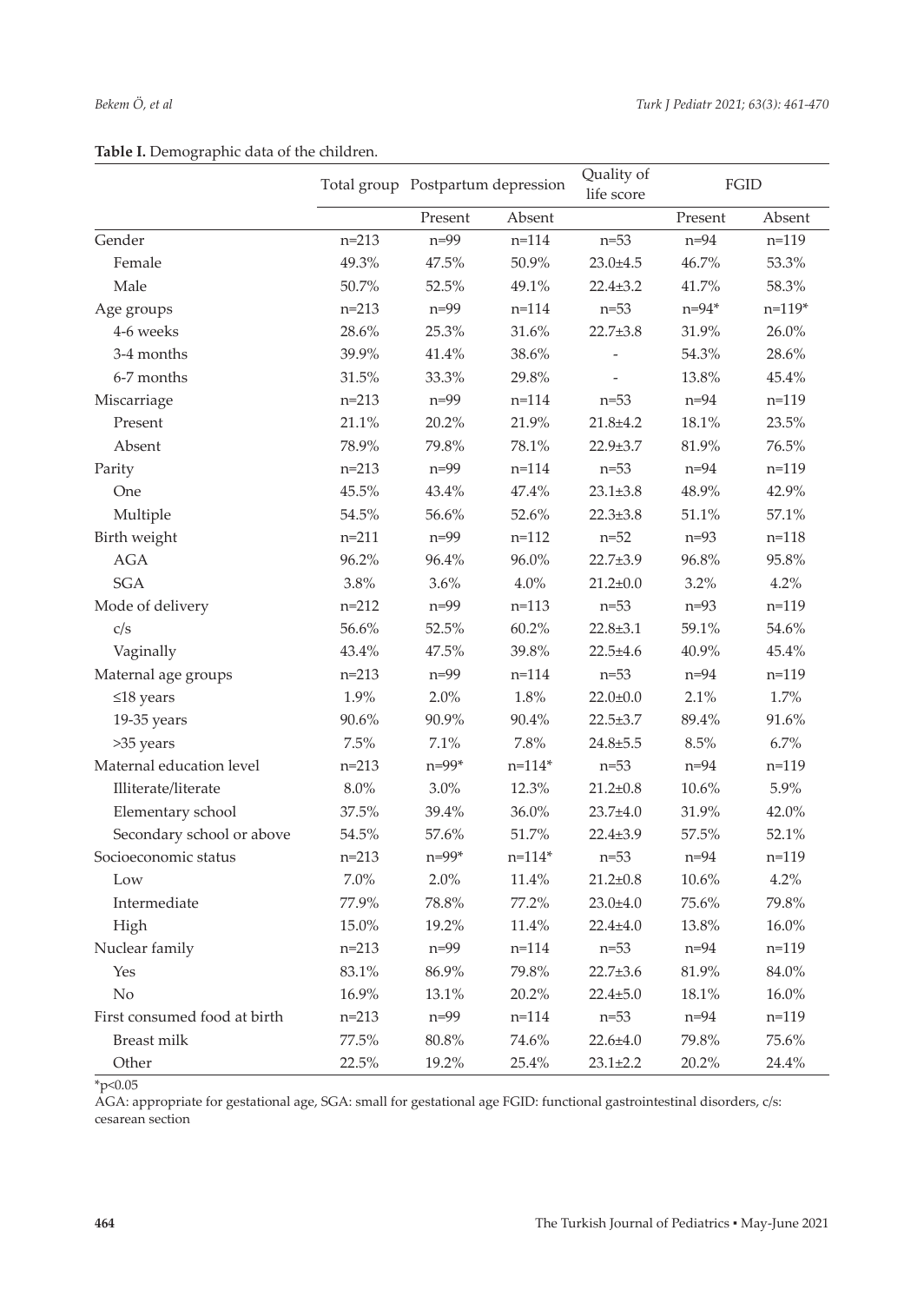|                          |         | Total group Postpartum depression |         | Quality of<br>life score | FGID    |            |
|--------------------------|---------|-----------------------------------|---------|--------------------------|---------|------------|
|                          |         | Present                           | Absent  |                          | Present | Absent     |
| First breastfeeding time | $n=212$ | $n=98$                            | $n=113$ | $n=53$                   | $n=93$  | $n=118$    |
| 1 <sup>st</sup> hour     | 57.5%   | 54.1%                             | 61.1%   | $22.8 \pm 4.3$           | 50.6%   | 63.6%      |
| $1st$ day                | 31.6%   | 35.7%                             | 28.3%   | $22.5 \pm 3.3$           | 37.6%   | 27.1%      |
| Later than $1st$ day     | 10.4%   | 10.2%                             | 10.6%   | $22.9 \pm 2.9$           | 11.8%   | $9.3\%$    |
| Feeding type             | $n=212$ | $n=99$                            | $n=113$ | $n = 52$                 | $n=93*$ | $n = 119*$ |
| Breastfeeding            | 44.4%   | 37.4%                             | 50.5%   | $22.5 + 4.3$             | 54.8%   | 36.1%      |
| Non-breastfeeding        | 10.8%   | 12.1%                             | $9.7\%$ |                          | 7.5%    | 13.4%      |
| Mixed                    | 44.8%   | $50.5\%$                          | 39.8%   | $23.0 \pm 3.2$           | 37.6%   | $50.4\%$   |
| Breastfeeding problem    | $n=210$ | $n=98$                            | $n=112$ | $n=52$                   | $n=93$  | $n = 117$  |
| Present                  | 33.3%   | 38.8%                             | 28.6%   | $22.2 \pm 3.3$           | 29.0%   | 36.8%      |
| Absent                   | 66.7%   | 61.2%                             | 71.4%   | $22.9 \pm 4.0$           | 71.0%   | 63.2%      |
| Pacifier/bottle usage    | $n=212$ | $n=99$                            | $n=113$ | $n=52$                   | $n=93$  | $n=119$    |
| Present                  | 70.8%   | 69.7%                             | 71.7%   | $22.7 \pm 3.2$           | 68.8%   | 72.3%      |
| Absent                   | 29.2%   | 30.3%                             | 28.3%   | $22.7 + 4.8$             | 31.2%   | 27.7%      |

#### **Table I.** Continued.

 $*_{p<0.05}$ 

AGA: appropriate for gestational age, SGA: small for gestational age FGID: functional gastrointestinal disorders, c/s: cesarean section

The education level of the mother or family socioeconomic status was not related to FGID frequency (p=0.203 and p=0.185, respectively). FGID was more frequent in exclusively breastfed infants (54.8% vs 36.1%, p<0.05) (Table I). Other demographic data, maternal, birth or feeding related variables were not related to FGID as given in Table I.

Regarding the FGID subgroups, infantile colic was seen mostly in girls (68.6% vs. 31.4%, p=0.016). No difference was present with regard to gender in other subgroups. Infantile colic and dyschesia were more frequent  $(2.4 \pm$ 1.0 vs.  $4.3 \pm 2.2$  months, and  $2.3 \pm 1.5$  vs.  $4.2 \pm$ 2.1 months, respectively) in younger infants (p<0.05). Regurgitation frequency was not different with regards to age. Variables related to birth such as the number of miscarriages, parity and birth weight did not have an effect on FGID subgroups. In the 4-6 week-old infants with infantile dyschesia, the delivery route was mostly C-section (83.3% vs. 16.7%, p=0.006). Similarly, regurgitation was more frequent in 6-7 month-old infants born by C-section (88.9% vs. 11.1%, p=0.035). Maternal education level or

The Turkish Journal of Pediatrics ▪ May-June 2021 **465**

family type had no effect on FGID subgroups. Infantile dyschesia was less frequently (17.5%) seen in families with intermediate SES (p=0.044) in 4-6 week old infants. Type of first consumed food or starting time of breastfeeding did not have an effect on FGID subgroups. Regurgitation was more frequent in infants being exclusively breastfed compared to other types of feeding (breastfed 60.9%, mixed 30.4%, non-breastfed 8.7%, p=0.037). Infants with regurgitation had less breastfeeding problems (82.6% vs. 17.4%, p=0.013). Bottle/pacifier usage did not affect FGID subgroups either.

PPD was detected in 46.5% of the mothers. The rate of depression was not different between age groups or genders (p=0.591, p=0.681). In mothers with depression quality of life scores were lower (20.9±3.4 vs. 23.9±3.6, p=0.003). Infantile colic was seen higher in the presence of depression, but this was not significant (29.3% vs. 11.4%, p=0.057). Edinburg depression scale scores were higher in the presence of infantile colic as well (11.6±5.6 vs. 8.3±4.7, p=0.015). (Table II). PPD was significantly lower in mothers with low education levels (illiterate and literate but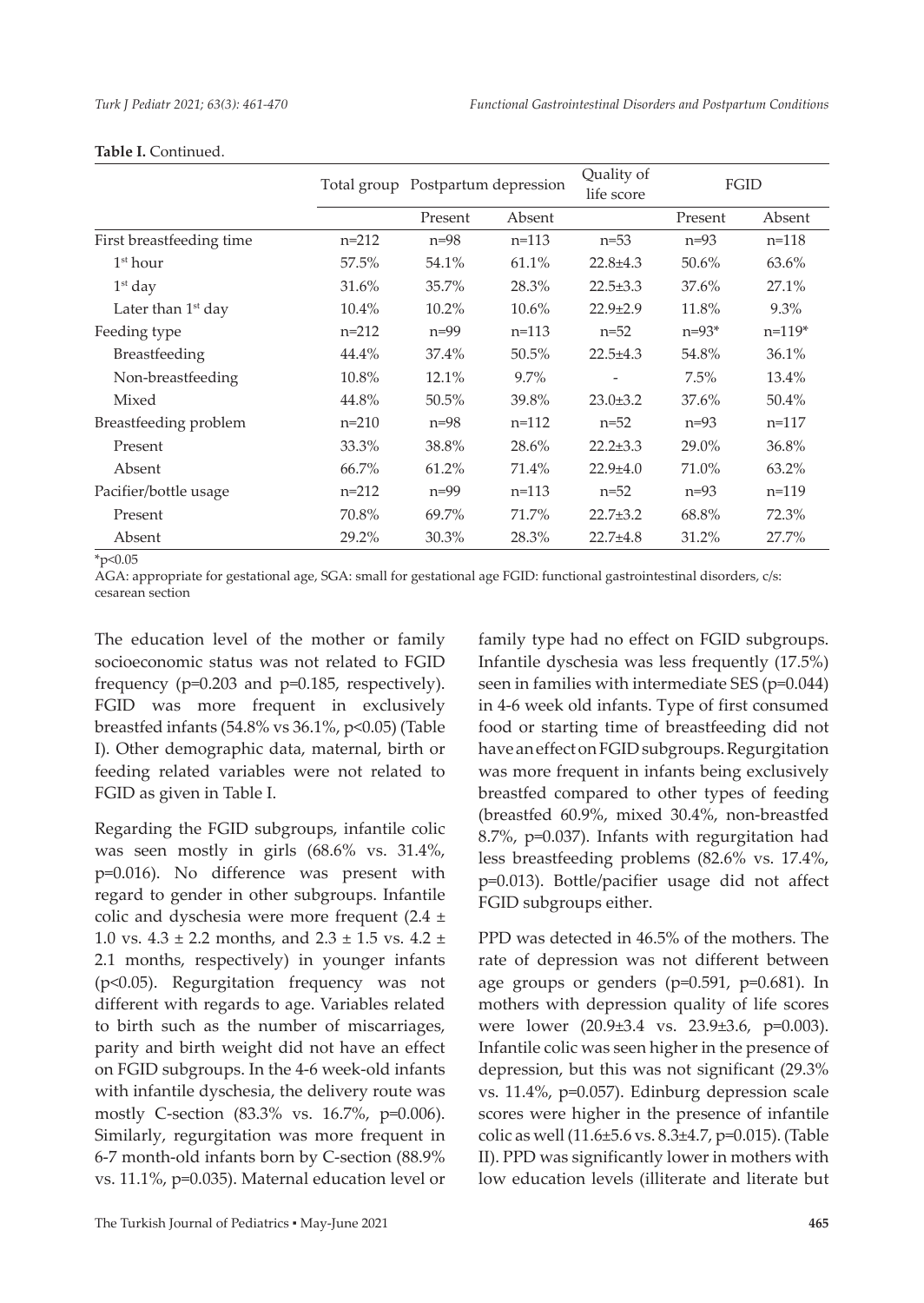|                 | Postpartum depression |           |                        |                                   |  |
|-----------------|-----------------------|-----------|------------------------|-----------------------------------|--|
|                 | Present               | Absent    | <b>Edinburgh Score</b> | Quality of life score<br>$(n=53)$ |  |
|                 | $(n=99)$              | $(n=114)$ | $(n=213)$              |                                   |  |
| FGID            |                       |           |                        |                                   |  |
| Present         | 46.5%                 | 42.1%     | $9.7 \pm 5.2$          | $22.0 \pm 3.0$                    |  |
| Absent          | 53.5%                 | 57.9%     | $8.9 \pm 5.6$          | $23.3 \pm 4.4$                    |  |
| Regurgitation   |                       |           |                        |                                   |  |
| Present         | 20.2%                 | 22.8%     | $8.9 \pm 4.8$          |                                   |  |
| Absent          | 79.8%                 | 77.2%     | $9.4 \pm 5.6$          | $22.7 \pm 3.8$                    |  |
| Infantile colic |                       |           |                        |                                   |  |
| Present         | 21.2%                 | 12.3%     | $11.0 \pm 5.2^*$       | $21.8 \pm 3.0$                    |  |
| Absent          | 78.8%                 | 87.7%     | $8.9{\pm}5.4*$         | $23.0 \pm 4.0$                    |  |
| Dyschesia       |                       |           |                        |                                   |  |
| Present         | 9.1%                  | 14.0%     | $9.6 \pm 6.3$          | $21.9 \pm 3.1$                    |  |
| Absent          | 90.9%                 | 86.0%     | $9.2 \pm 5.3$          | $23.0 \pm 4.1$                    |  |

FGID: functional gastrointestinal disorder

 $*_{p<0.05}$ 

did not finish primary school) and in families with low SES (p=0.046 and 0.012, respectively). Any other demographic data or variables related to the birth, mother or feeding were not related to PPD (Table I). The mean QoL score was 22.7±3.8. The scores were not different with regards to FGID presence, demographic data, mother, birth or feeding variables (Table I and II).

# **Discussion**

FGID's are chronic problems that affect the life of patients in many ways. There are also many factors like genetics, environment, life stress, psychological state, motility and gut hypersensitivity that may be related to these disorders.<sup>2</sup> The effect of parent's psychological state and behavior are also emphasized.<sup>3,4</sup> We found that FGID are common in infants; regurgitation, infantile colic and infantile dyschesia being the most common ones. Gender did not have an effect on FGID, except infantile colic. Infantile colic was mostly seen in girls, and it seems to be relevant to PPD.

In Izmir, which is the biggest city in the Aegean region, women are mostly elementary

school graduates and the SES of the families is intermediate or high.<sup>30</sup> SES and vital parameters of our study were similar to the Aegean region. Some birth parameters were better in our study group compared to Turkey, such as miscarriage and being small for gestational age.30 It is assumed that breastfeeding might take a role in FGID as it is a determinant of microbiota.<sup>31</sup> Shorter duration of breastfeeding might cause multiple FGIDs.<sup>32</sup> We found higher exclusive breastfeeding rates (44.8%) compared to Turkish data.<sup>30</sup> This may be due to our approach as a baby-friendly hospital. Additionally, Izmir is a baby-friendly province. Bottle-feeding was reported in 39.7% of the babies younger than 6 months.<sup>30</sup> Bottle or pacifier usage was found in 70.8% of our study group. This rate may be higher due to pacifier usage. Using pacifiers is a factor increasing bottle usage. In time, this increases breast rejection and eventually bottlefeeding.33 Other data about feeding was similar to Turkish data.<sup>30</sup>

FGID is seen in 27.1% of infants/toddlers between 0-3 years old. It may be as high as  $67-87\%$  in 2-4 months of age.<sup>21-24</sup> Regurgitation (25.9%), colic (5.9%) and functional constipation  $(4.7\%)$  are the most common disorders.<sup>21</sup> In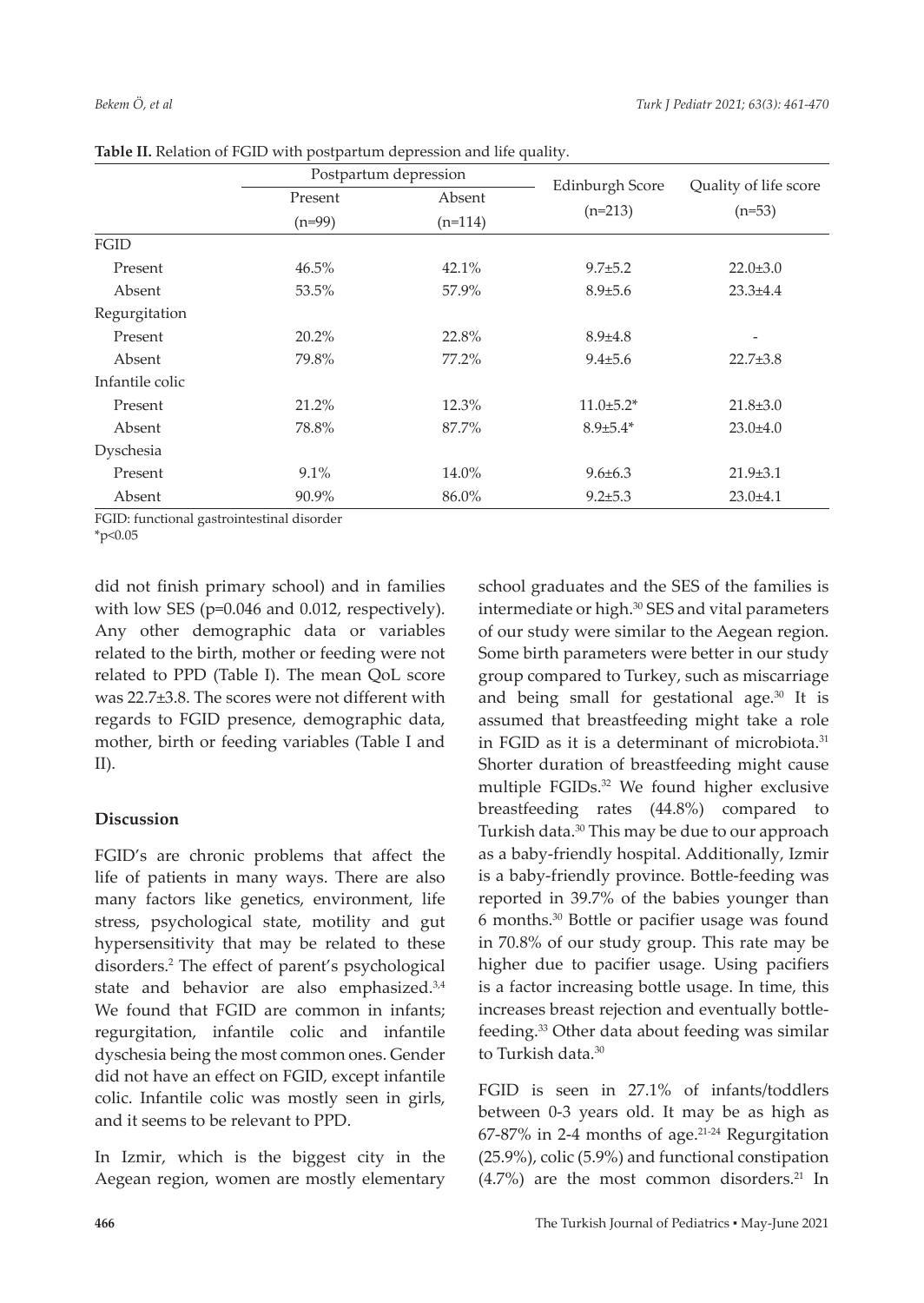our study group FGID rate was high (44.1%). Regurgitation, infantile colic and dyschesia were the most frequent disorders with similar rates reported in a review as 17.3-26.0%, 6-19% and 2-5.6%, respectively.<sup>34</sup> Even though FGID frequency did not differ with regard to sex, infantile colic was mostly seen in girls in our study. No gender difference is reported for FGID or infantile colic in the literature. $21,35$ 

4-6 week-old infants with dyschesia and 6-7 month-old infants with regurgitation were mostly born by cesarean. This may be due to the microbiota differences between vaginal and cesarean delivery. The effect of delivery mode on infant microbiota is well defined.32,36 It is also documented that microbiota is an important factor in the genesis of FGID.<sup>37</sup> Breastfeeding may also have an impact on FGID by affecting microbiota.35 One study demonstrated the relation of a shorter duration of breastfeeding and the development of irritable bowel syndrome in adult life.<sup>37</sup> We could not find any relation between FGID and feeding parameters. FGID, predominantly regurgitation, was more frequent in breastfed infants in our study which was contradictory to the literature.<sup>38,39</sup> On the other hand, even regurgitation was higher in breastfed infants, infants with regurgitation had fewer breastfeeding problems. As proposed, infants with regurgitation should continue breastfeeding.38,39

PPD is a common disorder affecting almost 9.1-19.2% of mothers. $67$  In our study we found a much higher frequency than reported earlier in Turkey, which was 23.8%.<sup>40</sup> Many factors are known to affect the incidence. Even though the sex of the baby was not associated with PPD in our study, it is accepted as a factor by some authors.<sup>41</sup> Socioeconomic factors such as low income are also associated with PPD.42 In our study group, PPD was lower in families with low SES. When analyzed further we saw that depression was less in mothers with a lower educational level. Higher education levels may raise awareness. We speculate that a raise in awareness may lead to an increase in anxiety, which is questioned in the Edinburgh Depression Scale.28 This might explain lower depression rates in mothers with lower education levels. No other factor was found to influence PPD. Maternal depression was found to influence life quality as expected and has also been presented in previous studies.<sup>9,43</sup>

Regarding the FGID subgroups, infantile colic was related to PPD. This finding is in concordance with other studies. In the presence of infantile colic, PPD frequency is higher indicating an interaction.<sup>20</sup> Behavioral symptoms like depression and anxiety of the mother might cause infantile colic and infantile colic might affect parents negatively leading to maternal depression.3,10 Depressed mothers may have a lower interaction with their infants and they might not respond to their infants' needs appropriately. When the needs of the infants were not met they may respond by crying to this distress. This may increase the occurrence of infantile colic.10 In the biopsychosocial model, life stress, psychological state and coping, are some factors that interact with symptoms. As suggested in this model, the psychological state of the baby may influence FGID.<sup>2</sup> PPD was not related to any other FGID subgroup.

Giving birth to a child might cause some physical and psychological changes in mothers' lives. These changes lead to changes in life quality.<sup>9</sup> In our study, QoL scores were 22.7±3.8. The scores are expected between 0-30 on the scale we used. Therefore, scores in our study are not low. On the other hand, QoL scores were lower in depressed mothers with babies 4-6 weeks-old. This result supports the negative effect of PPD on life quality as discussed above.<sup>9,43</sup> However, the life quality of the mothers did not affect or was not affected by the presence of FGID and subtypes in 4-6 week old infants. There is only one study evaluating the life quality of infants with FGID. This study revealed that FGID, especially if there is more than one, lowers life quality of the infant.<sup>32</sup> However, the effect of FGID on mothers' life quality is still not known. Therefore, more studies are needed to evaluate the relation of life quality and FGID, especially in different age groups.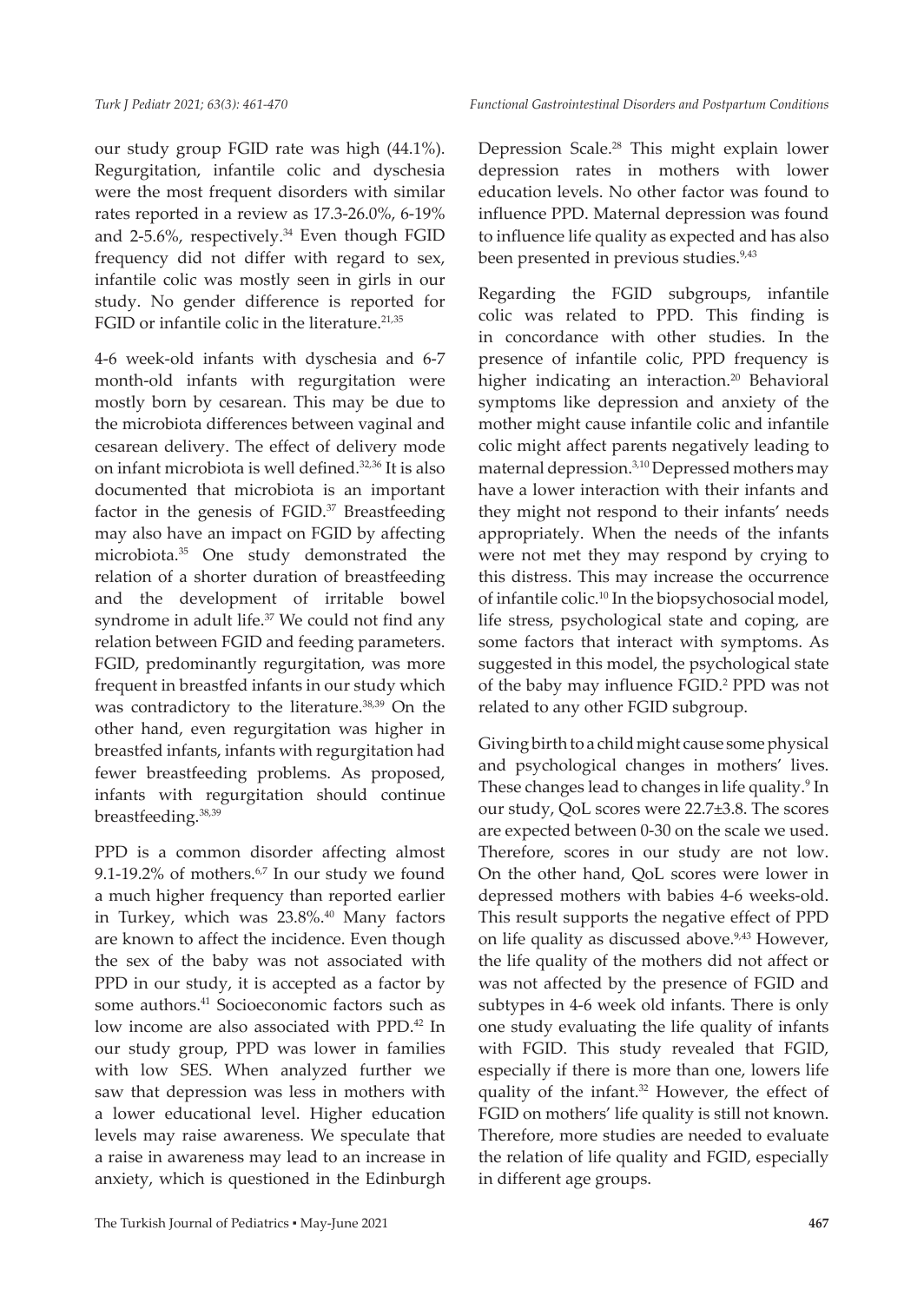There are some limitations to our study. First of all, our sample was selected from patients admitted to a tertiary level hospital. The SES of the families was above the average in Izmir. Since the sample was not population based, it may have a weakness in representing the population. Secondly, all data was obtained by questionnaires. However, we tried to minimize this limitation by questioning face to face. However, this still might lead to recall bias especially concerning feeding data of the older babies.

In conclusion, FGID (especially regurgitation, infantile colic and infantile dyschesia) and PPD are common problems in early infancy. From the FGID, infantile colic was related to PPD. Another influential factor on some FGID subgroups was C-Section delivery and breastfeeding in our study group. No other factor seems to affect FGID. Environment, life stress, parent's psychological state are some factors suggested to being responsible for the pathogenesis of FGID in older children. However, we suppose that other factors may be responsible for FGID in infancy. More studies are needed to enlighten this issue.

# **Author contribution**

The authors confirm contribution to the paper as follows: study conception and design: Özlem Bekem , İlker Günay, data collection: Özlem Bekem, İlker Günay, Filiz Çelik, Hurşit Apa; analysis and interpretation of results: Özlem Bekem, İlker Günay; draft manuscript preparation: Özlem Bekem, İlker Günay, Hurşit Apa.

All authors reviewed the results and approved the final version of the manuscript.

# **Ethics approval**

Approval was obtained from the ethics committee of Dr. Behcet Uz Children's Ethic Committee (B-10-4-ISM-4-35-65-72, 28.02.2013). The procedures used in this study adhere to the tenets of the Declaration of Helsinki.

#### **Source of funding**

None declared.

## **Conflicts of Interest**

The authors declare that they have no conflict of interest.

#### **REFERENCES**

- 1. Hyman PE, Milla PJ, Benninga MA, Davidson GP, Fleisher DF, Taminiau J. Childhood functional gastrointestinal disorders: neonate/toddler. Gastroenterolgy 2006; 130: 1519-1526.
- 2. Drossman DA, Creed FH, Olden KW, Svedlund J, Toner BB, Whitehead WE. Psychosocial aspects of the functional gastrointestinal disorders. Gut 1999; 45(Suppl 2): 1125-1130.
- 3. Hommel KA, McGraw KL, Ammerman RT, et al. Psychosocial functioning in children and adolescents with gastrointestinal complaints and disorders. J Clin Psychol Med Settings 2010; 17: 159-166.
- 4. van Tilburg MA, Levy RL, Walker LS, et al. Psychosocial mechanisms for the transmission of somatic symptoms from parents to children. World J Gastroenterol 2015; 21: 5532-5541.
- 5. Brummelte S, Galea LA. Postpartum depression: etiology, treatment and consequences for maternal care. Horm Behav 2016; 77: 153-166.
- 6. Serhan N, Ege E, Ayrancı U, Kosgeroglu N. Prevalence of postpartum depression in mothers and fathers and its correlates. J Clin Nurs 2013; 22: 279-284.
- 7. Gavin NI, Gaynes BN, Lohr KN, Meltzer-Brody S, Gartlehner G, Swinson T. Perinatal depression: a systematic review of prevalence and incidence. Obstet Gynecol 2005; 106(5 Pt 1): 1071-1083.
- 8. Howell EA, Mora P, Leventhal H. Correlates of early postpartum depressive symptoms. Matern Child Health J 2006; 10: 149-157.
- 9. Sadat Z, Abedzadeh-Kalahroudi M, Atrian MK, Karimian Z, Sooki Z. The impact of postpartum depression on quality of life in women after child's birth. Iran Red Crescent Med J 2014; 16: e14995.
- 10. Akman I, Kuşçu K, Ozdemir N, et al. Mothers' postpartum psychological adjustment and infantile colic. Arch Dis Child 2006; 91: 417-419.
- 11. Kaymaz N, Yıldırım Ş, Topaloğlu N, et al. Prenatal maternal risk factors for infantile colic. Nurs Child Young People 2015; 27: 32-38.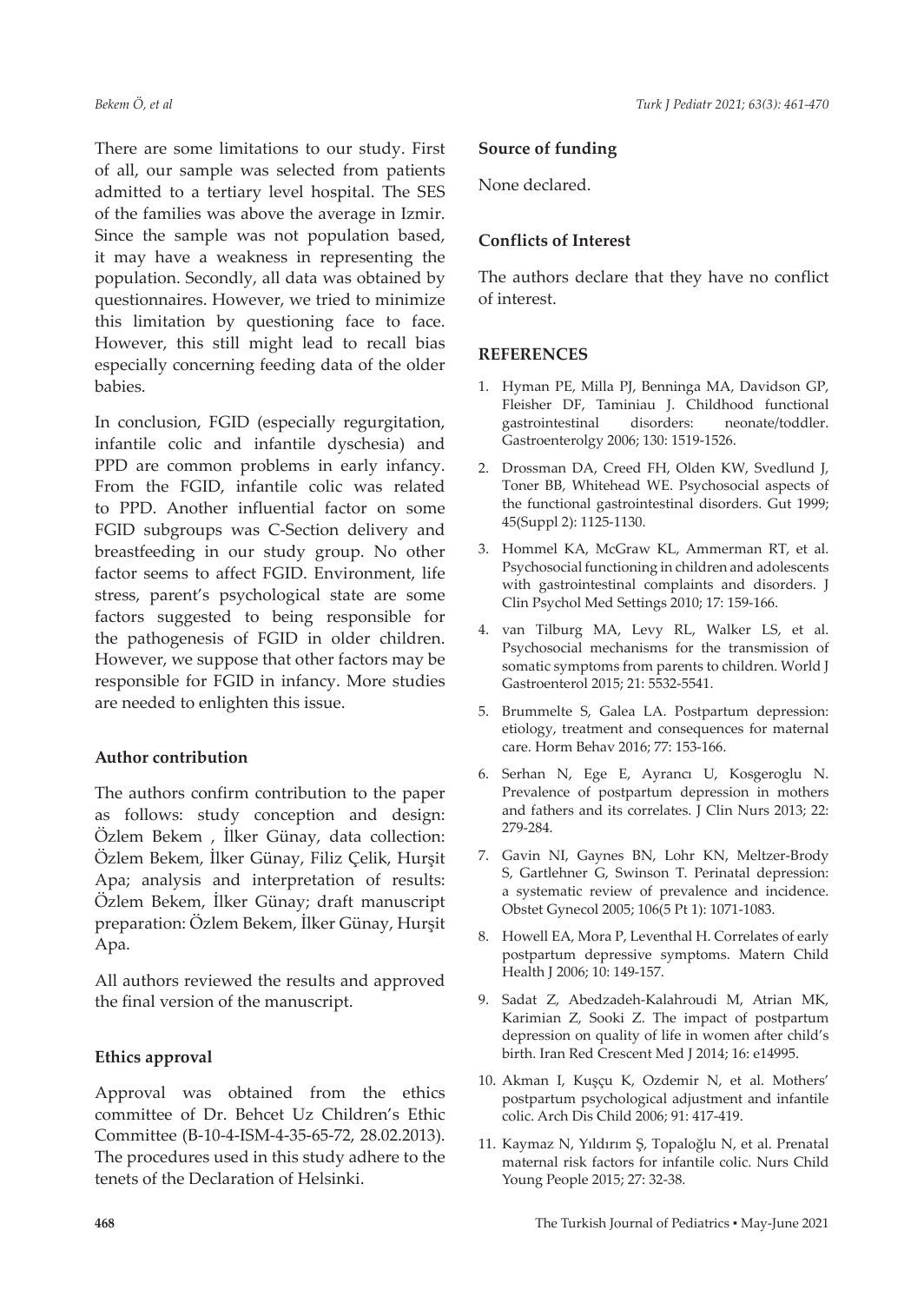- 12. Vik T, Grote V, Escribano J, et al; European Childhood Obesity Trial Study Group. Infantile colic, prolonged crying and maternal postnatal depression. Acta Paediatr 2009; 98: 1344-1348.
- 13. Radesky JS, Zuckerman B, Silverstein M, et al. Inconsolable infant crying and maternal postpartum depressive symptoms. Pediatr 2013; 131: e1857-e1864.
- 14. Oświęcimska J, Szymlak A, Roczniak W, Girczys-Połedniok K, Kwiecień. New insights into the pathogenesis and treatment of irritable bowel syndrome. Adv Med Sci 2017; 62: 17-30.
- 15. Carlson MJ, Moore CE, Tsai CM, Shulman RJ, Chumpitazi BP. Child and parent perceived foodinduced gastrointestinal symptoms and quality of life in children with functional gastrointestinal disorders. J Acad Nutr Diet 2014; 114: 403-413.
- 16. Chumpitazi BP. Update on dietary management of childhood functional abdominal pain disorders. Gastroenterol Clin North Am 2018; 47: 715-726.
- 17. Cohen Engler A, Hadash A, Shehadeh N, Pillar G. Breastfeeding may improve nocturnal sleep and reduce infantile colic: potential role of breast milk melatonin. Eur J Pediatr 2012; 171: 729-732.
- 18. Yalçın SS, Kuşkonmaz BB. Relationship of lower breastfeeding score and problems in infancy. Breastfeed Med 2011; 6: 205-208.
- 19. Varni JW, Bendo CB, Nurko S, et al; Pediatric Quality of Life Inventory (PedsQL) Gastrointestinal Symptoms Module Testing Study Consortium. Health-related quality of life in pediatric patients with functional and organic gastrointestinal diseases. J Pediatr 2015; 166: 85-90.
- 20. Abacı FB, Gökçe S, Tuygun N, Karacan CD, Öner Ö. Psychosocial status and quality of life in mothers of infants with colic. Turk J Pediatr 2013; 55: 391-395.
- 21. van Tilburg MA, Hyman PE, Walker L, et al. Prevalence of functional gastrointestinal disorders in infants and toddlers. J Pediatr 2015; 166: 684-689.
- 22. Osatakul S, Sriplung H, Puetpaiboon A, Junjana CO, Chamnongpakdi S. Prevalence and natural course of gastroesophageal reflux symptoms: a 1-year cohort study in Thai infants. J Pediatr Gastroenterol Nutr 2002; 34: 63-67.
- 23. Nelson SP, Chen EH, Syniar GM, Christoffel KK. Prevalence of symptoms of gastroesophageal reflux during infancy. A pediatric practice-besed survey. Pediatric Practice Research Group. Arch Pediatr Adolesc Med 1997; 151: 569-572.
- 24. Hegar B, Dewanti NR, Kadim M, Alatas S, Firmansyah A, Vandenplas Y. Natural evolution of regurgitation in healthy infants. Acta Paediatr 2009; 98: 1189-1193.

*Functional Gastrointestinal Disorders and Postpartum Conditions*

- 25. Altuntuğ K, Ege E. Doğum sonu yaşam kalitesi ölçeğinin Türkçe uyarlamasının geçerlik ve güvenirliği. Anadolu Hemşirelik ve Sağlık Bilimleri Dergisi 2012; 15: 214-222.
- 26. Andrews-Fike C. A review of postpartum depression. Prim Care Companion J Clin Psychiatry 1999; 1: 9-14.
- 27. Nesanır N, Eser E. Türkiye'de sağlık alanında kullanılmak üzere bir sosyoekonomik indeks denemesi. TAF Prev Med Bull 2010; 9: 277-288.
- 28. Engindeniz AN, Küey L, Kültür S. Edinburgh doğum sonrası depresyon ölçeği Türkçe formu geçerlilik ve güvenilirlik çalışması. Bahar Sempozyumları 1996; 1: 51-52.
- 29. Cox JL, Holden JM, Sagovsky R. Detection of postnatal depression. Development of the 10 item Edinburgh Postnatal Depression Scale. Br J Psychiatry 1987; 150: 782-786.
- 30. Hacettepe Üniversitesi Nüfus Etütleri Enstitüsü. 2013 Türkiye Nüfus ve Sağlık Araştırması. Hacettepe Üniversitesi Nüfus Etütleri Enstitüsü, T.C. Kalkınma Bakanlığı ve TÜBİTAK, Ankara, Türkiye. Web adresi: http://www.hips.hacettepe.edu.tr/tnsa2013/ (Erişim tarihi: 26.12.2019).
- 31. Saavedra JM, Dattilo AM. Early development of intestinal microbiota: implications for future health. Gastroenterol Clin North Am 2012; 41: 717-731.
- 32. Bellaiche M, Oozeer R, Gerardi-Temporel G, Faure C, Vandenplas Y. Multiple functional gastrointestinal disorders are frequent in formula-fed infants and decrease their quality of life. Acta Paediatr 2018; 107: 1276-1282.
- 33. Zimmerman E, Thompson K. Clarifying nipple confusion. J Perinatol 2015; 35: 895-899.
- 34. Vandenplas Y, Abkari A, Bellaiche M, et al. Prevalence and health outcomes of functional gastrointestinal symptoms in infants from birth to 12 months of age. J Pediatr Gastroenterol Nutr 2015; 61: 531-537.
- 35. Lucassen PL, Assendelft WJ, van Eijk JT, Gubbels JW, Douwes AC, van Geldrop WJ. Systematic review of the occurrence of infantile colic in the community. Arch Dis Child 2001; 84: 398-403.
- 36. Madan JC, Farzan SF, Hibberd PL, Karagas MR. Normal neonatal microbiome variation in relation to environmental factors, infection and allergy. Curr Opin Pediatr 2012; 24: 753-759.
- 37. De Palma G, Collins SM, Bercik P. The microbiotagut-brain axis in functional gastrointestinal disorders. Gut Microbes 2014; 5: 419-429.